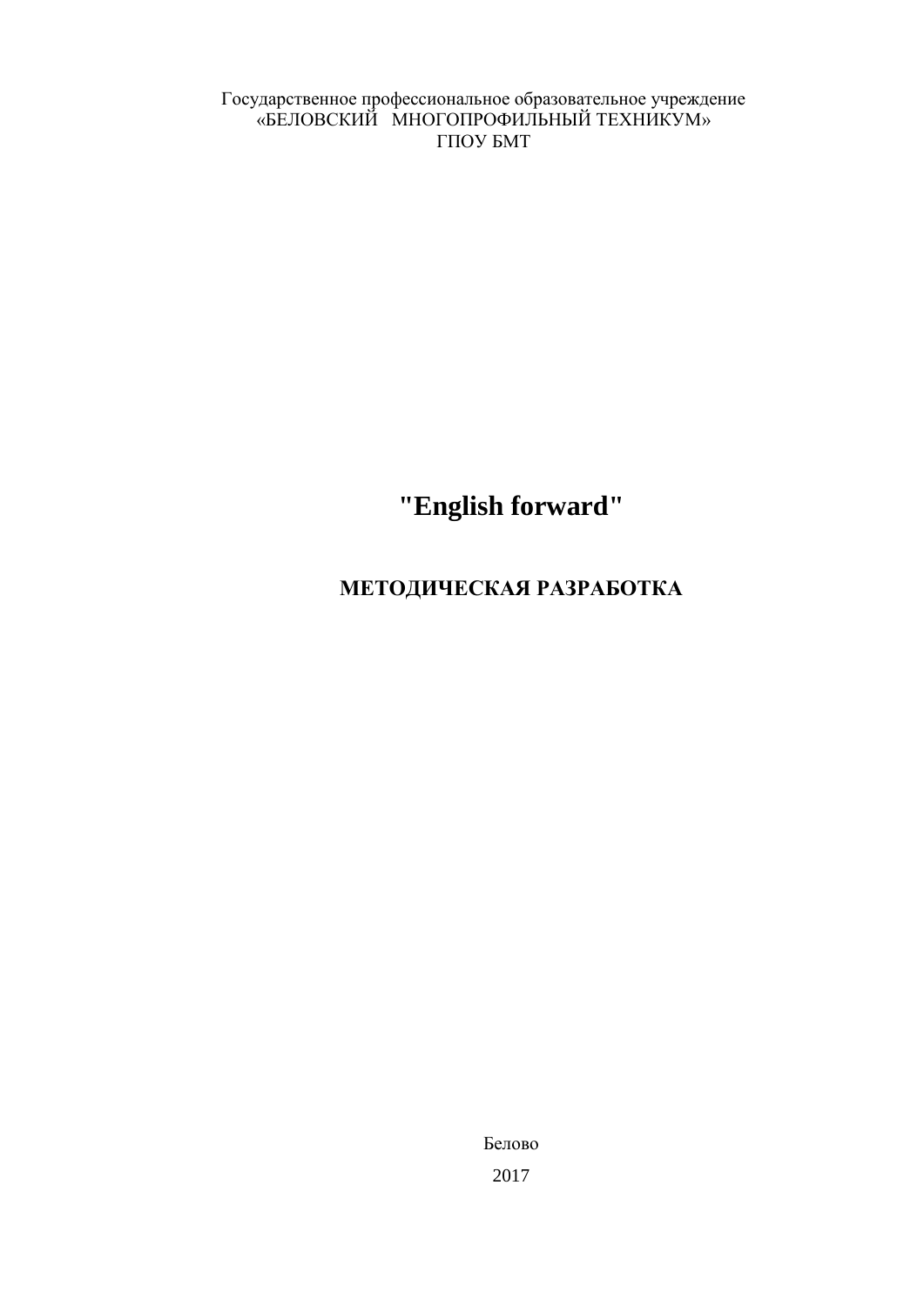#### **Пояснительная записка**

Игра является методом обучения, который направлен на моделирование реальной действительности с целью принятия решений в моделируемой ситуации, ее основной целью является углубление интереса к учебе, и, тем самым, повышение эффективности обучения. Игра имеет такое же значение в жизни молодого человека, какое у взрослого производственная деятельность, работа. Внешне кажущаяся беззаботной и легкой, на самом деле, игра требует у подростка отдачи максимума своей энергии, ума, выдержки, самостоятельности.

Игры очень хорошо уживаются с «серьезным» учением, включение их в урок делает процесс обучения интенсивным и занимательным, создает у учащихся бодрое рабочее настроение, облегчает преодоление трудностей в усвоении учебного материала. Разнообразные игровые действия, при помощи которых решается та или иная умственная задача, поддерживают и усиливают интерес к учебному предмету. Каждому педагогу необходимо использовать все возможности для того, чтобы его ученики учились с интересом, осознали и испытали притягательные стороны информатики, ее возможности в совершенствовании умственных способностей, в преодолении трудностей.

Игры можно использовать как на уроке, так и во внеурочной деятельности обучающихся, кроме того, возможно их проведение в интеграции с другими предметами.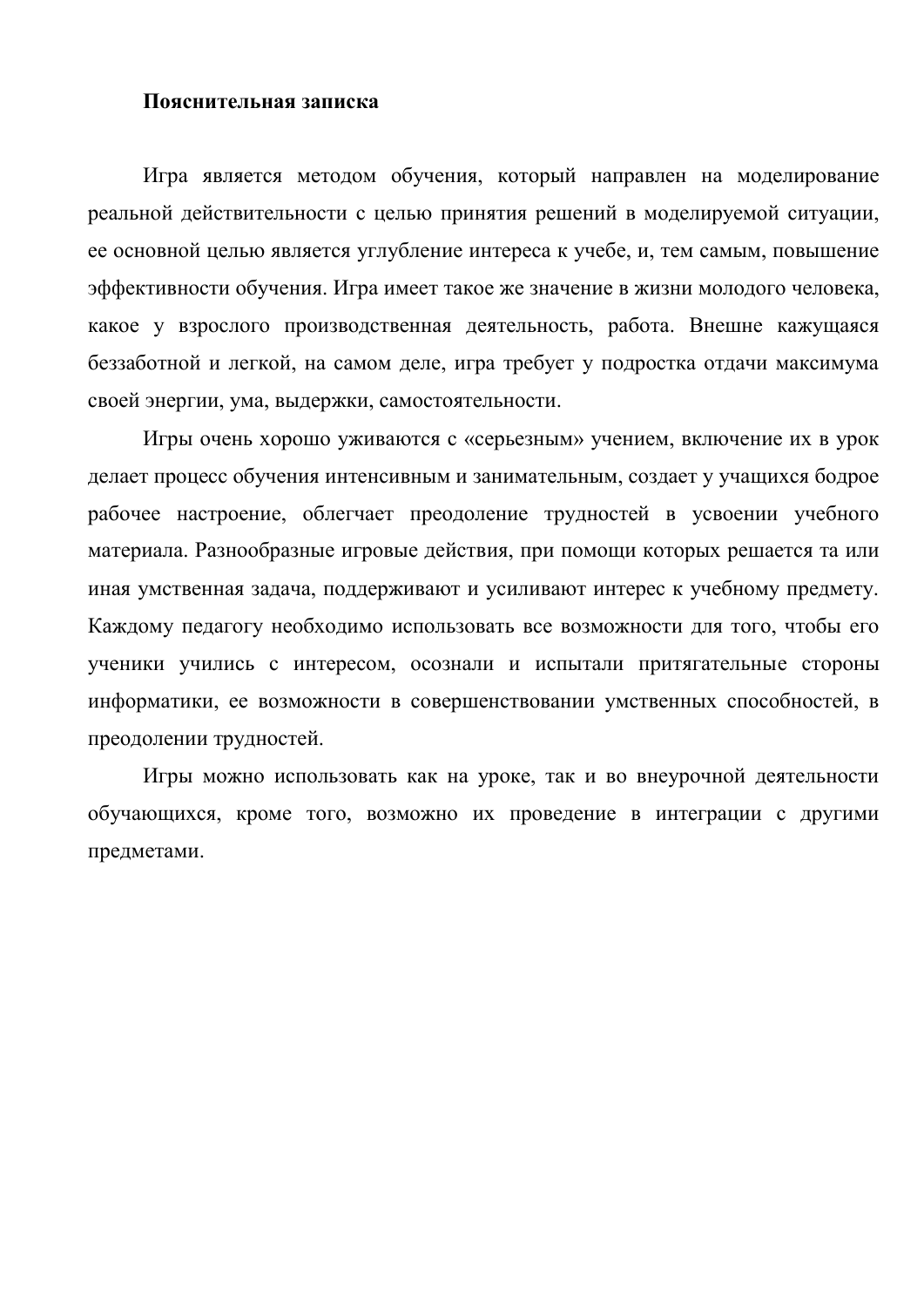### **Цели и задачи проведения внеклассного мероприятия:**

- практическая – систематизировать и обобщить знания учащихся по теме «Англоязычные страны»;

- образовательная – расширить кругозор учащихся; формировать у них интерес к культуре народов стран изучаемого языка;

- воспитательная - создать положительную мотивацию к дальнейшему изучению языка;

- развивающая – совершенствовать у учащихсяпамять, воображение, внимание, логическоемышление, способность к догадке.

#### **План мероприятия:**

Оснащение урока: географическая карта, флаги англоязычных государств, иллюстративный и дидактический материал, кубик

Ход мероприятия:

1. Вступительное слово ведущего.

Dear boys and girls! I am very glad to see you at our lesson today because we have an unusual lesson – a competition. The theme of our foreign languages week is "Travelling", so today we'll speak about English-speaking countries. I hope that you've learnt a lot of interesting facts about the history, literature, political and cultural live, wildlife, famous people of these countries. I'm sure you'll certainly get some more useful information today as well.

2. Представление команд и членов жюри, ознакомление с правилами игры.

You should break up into three teams. Choose the captain. Think of the name of your team.

Let's greet the members of the first team "..." Applause, please.

And of course, the jury will be all eyes and ears following the game and helping to score the points. Your task is to get as many points as possible. The team with the highest score will be the winner.

The rules of the game are quite simple. You are to respect your group-mates and not to shout. And now it's time to begin the game itself.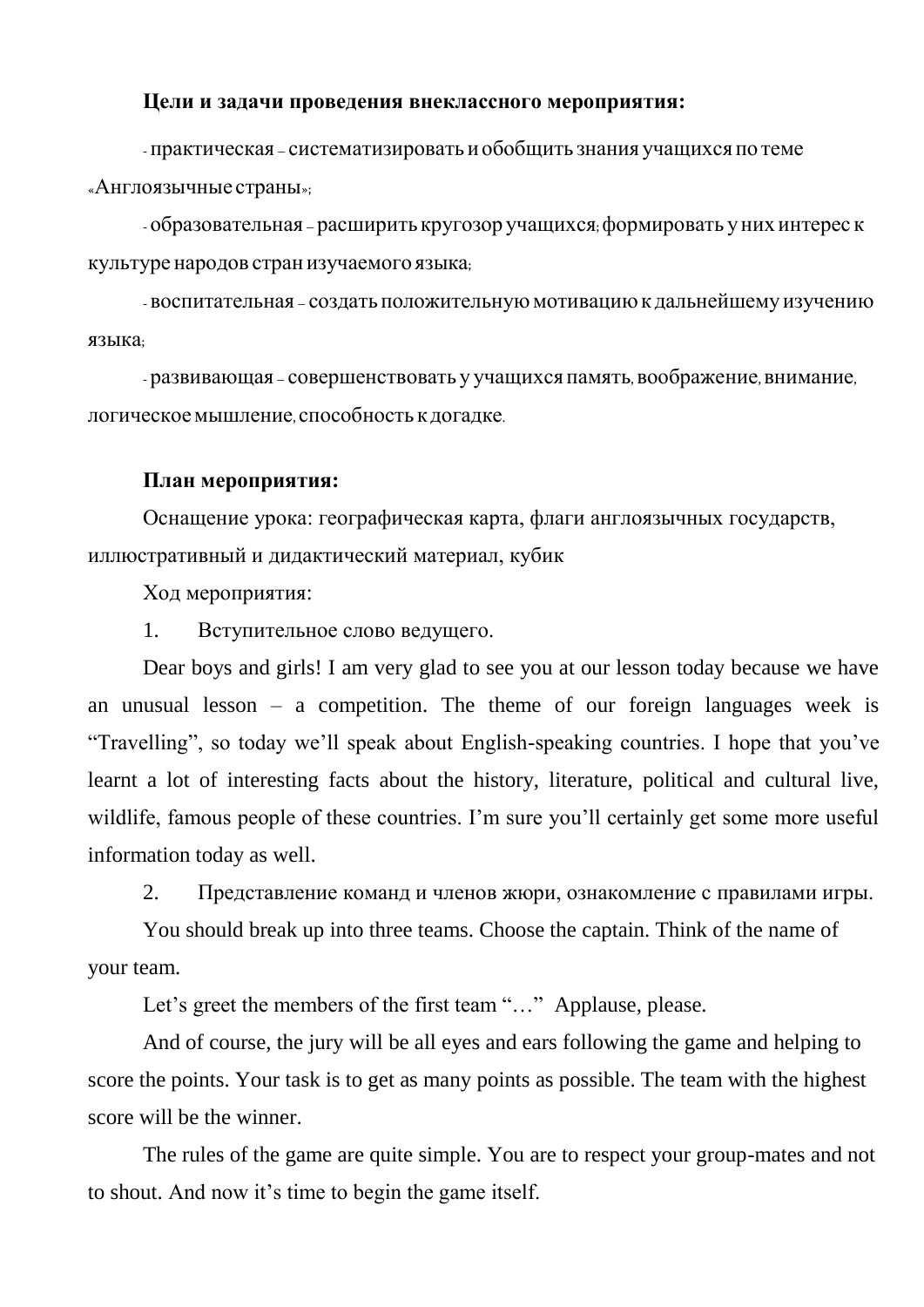3. Содержание игры (раунды):

1. "Warming up". Say Tongue Twisters.

The first round is called "Warming up". You should say Tongue Twisters: each member of the team say 1 tongue twister. If you pronounce it in the right way and quickly, the jury scores one point. To begin with, let's decide which team will be the first to start the round. Captains, will you come up and roll the dice? The captain with the highest number will get the right to begin the game.

Tongue Twisters

- 1. Peter Piper picked a peck(куча) of pickled peppers. A peck of pickled peppers Peter Piper picked.
- 2. Fat Pat had a fat cat. Pat's fat cat is in Pat's black hat.
- 3. Cob is Dob's dog, Tob is Mob's dog.
- 4. Sid sees, Sid sees, Sid sees Six trees, six trees, six trees.
- 5. Robert Rowley rolled a round roll round.
- 6. A tutor who tooted(трубить) the flute Tried to tutor two tooters to toot.
- 7. I'll have a proper cup of coffee In a proper coffee-pot.
- 8. She sells sea-shells on the seashore of the Seychelles.
- 9. If you, Sandy, have two candies, Give one candy to Andy, Sandy.
- 10. If you, Andy, have two candies, Give one candy to Sandy, Andy.

1. Our respected jury, will you tell us the results of the first round?... Cheer up! It's only the beginning of the game.

2. Questions.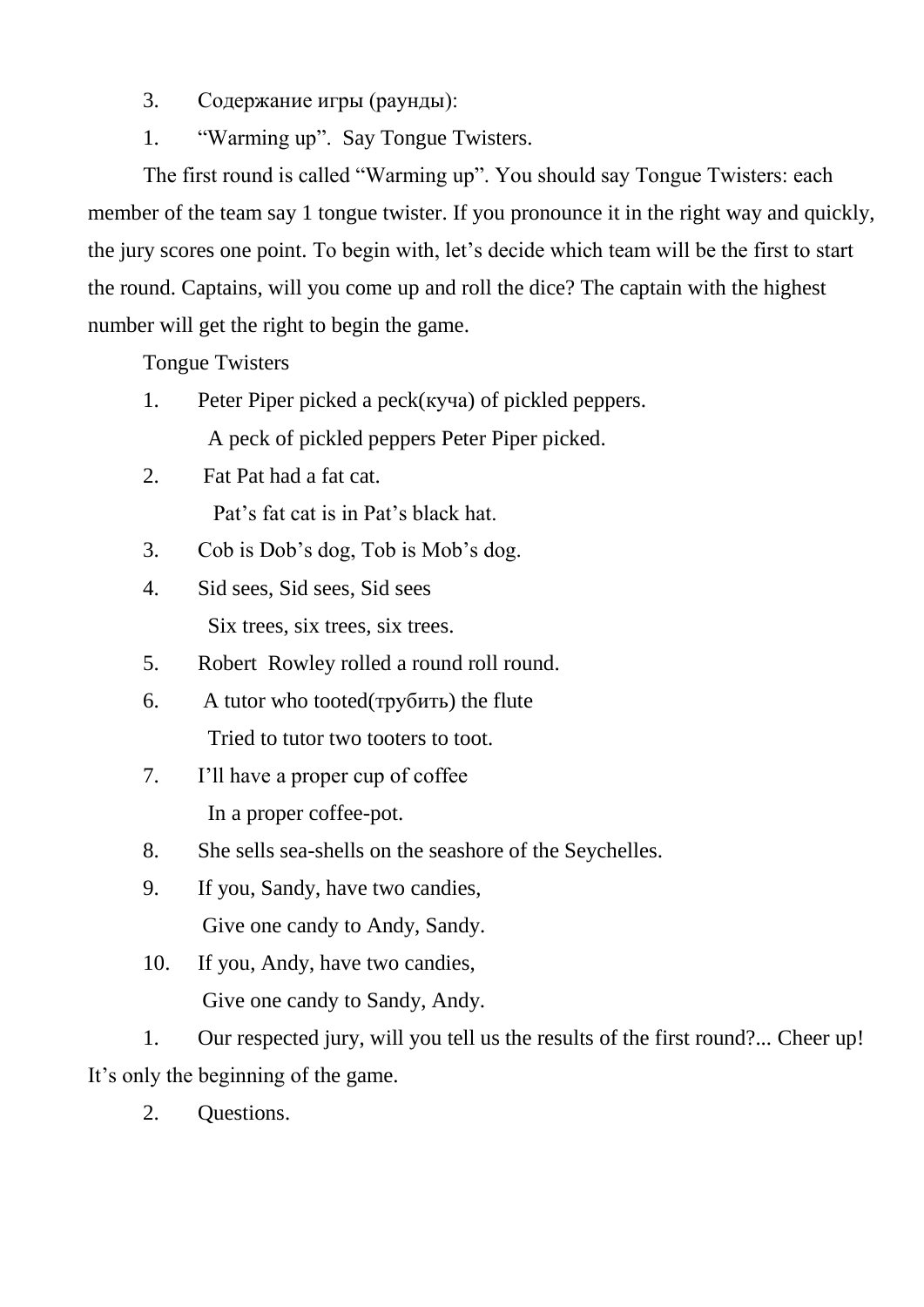Each team should answer 7 questions. The numbers of questions are written on the board. You may choose the number of the question. We start with the team '…'. If the team doesn't know the answer the other team can give the answer and score a point.

1. What is the official name of the British flag? (The Union Flag or the Union Jack)

2. What is the American flag called? (the Stars and Stripes)

3. What is the first of Shakespeare's tragedies? ("Romeo and Juliet")

4. What is the capital of Australia? (Canberra)

5. What is the real name of Mark Twain? (Samuel Langhorne Clemens)

6. What is the financial part of London? (The City of London)

7. What is the floral symbol of Canada? (the maple leaf)

8. What country has the nickname the Lady of the Snows? (Canada)

9. What is the London home of the Queen? (Buckingham Palace)

10. What is the name – the patronymic and the surname – of the present English Queen? (Elisabeth George Windsor)

11. Which river is associated with the name of W.Shakespeare? (Avon, Stratford-on-Avon)

12. What is the largest state of the USA? (Alaska)

13. What American writer wrote about Alaska and its people? (Jack London)

14. Which American state is Disney World in? (Florida)

15. What is the oldest American university? (Harvard College)

16. What do the Americans celebrate on the 4th of July? (Independence Day)

17. What houses does the British Parliament consist of? (The House of Lords and The House of Commons)

18. What is the longest river in England? (The Severn – 388km)

19. How often does Big Ben strike? (every quarter of an hour)

20. When do the Englishmen celebrate Guy Fawkes' Night? (5th November)

21. What separates Great Britain from the continent? (The English Channel)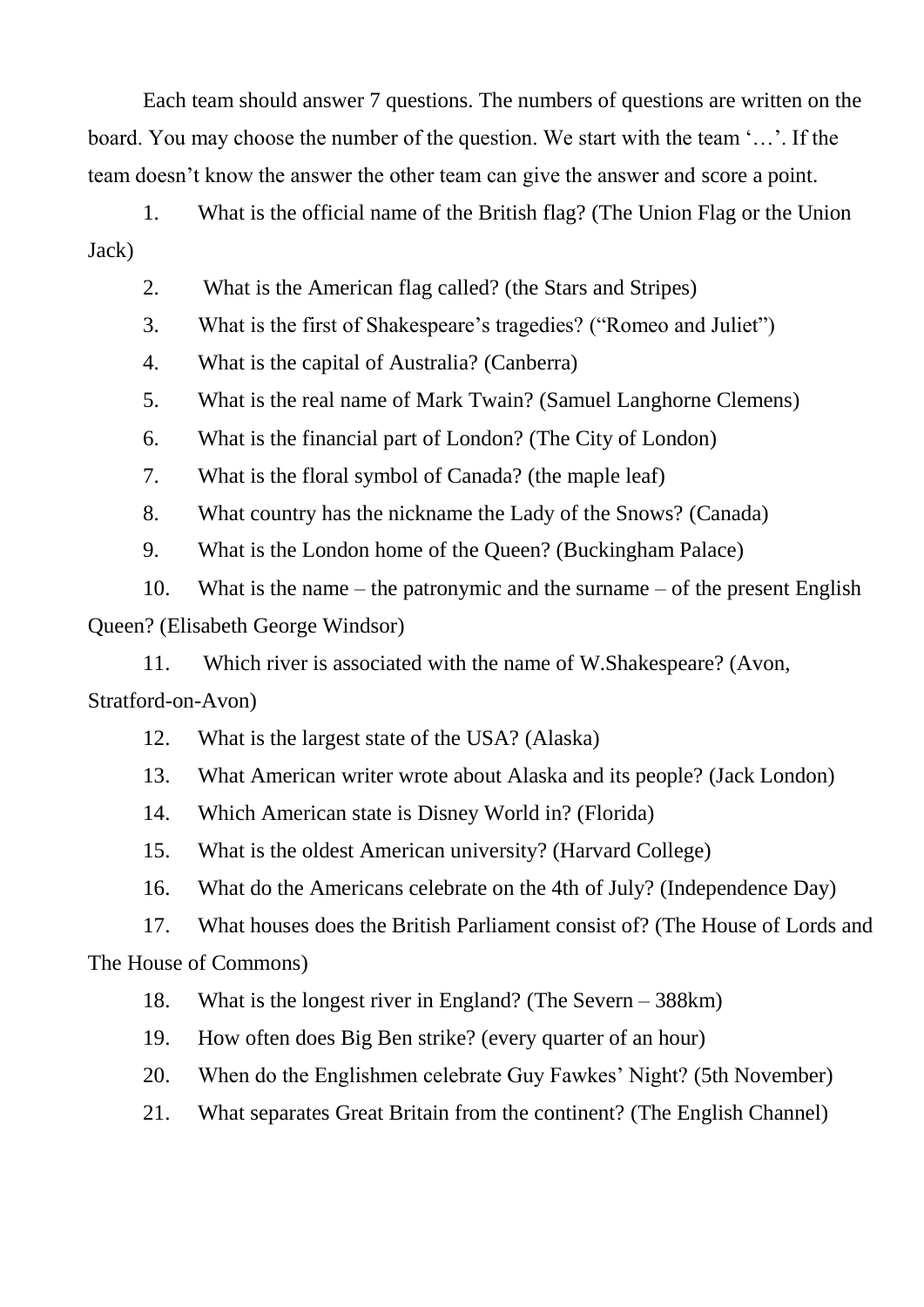3. The 3d round is called "Countries".

You should guess the names of countries. They are siphered (codified). Each team will get 1 point for each word. The team that will be the first, will get 3 additional points, the second – 1point.

- 1. najpa (Japan)
- 2. eergec (Greece)
- 3. nfearc (France)
- 4. gmenyra (Germany)
- 5. emraiac (America)
- 6. irauss (Russia)
- 7. onladh (Holand)
- 8. arictoa (Croatia)
- 9. gubimle (Belgium)
- 10. utasair (Austria)

Can we listen to the jury now? Will you declare the results of the last three rounds?

1. Captains' Competition. "Do you know English and Russian proverbs and sayings?

A good captain is the flag of the team. I'll tell you the English proverbs. The captain raises his/her hand if he/she knows the Russian equivalent of an English proverb. The captain who puts up his hand first, gets the right to answer. Our jury, please, tell us who will put up the hand first. Mind, no point for the team, if I hear somebody shouting.

- 1. Better late than never. (Лучше поздно, чем никогда)
- 2. You know a man by his friend. (Скажи мне, кто твой друг, и я скажу, кто

ты.)

- 3. It is never too late to learn. (Век живи, век учись)
- 4. He laughs best who laughs last. (Смеется тот, кто смеется последним)
- 5. East or West home is best. (В гостях хорошо, а дома лучше)
- 6. A friend in need is a friend indeed. (Друг познается в беде)
- 7. All is well that ends well. (Все хорошо, что хорошо кончается)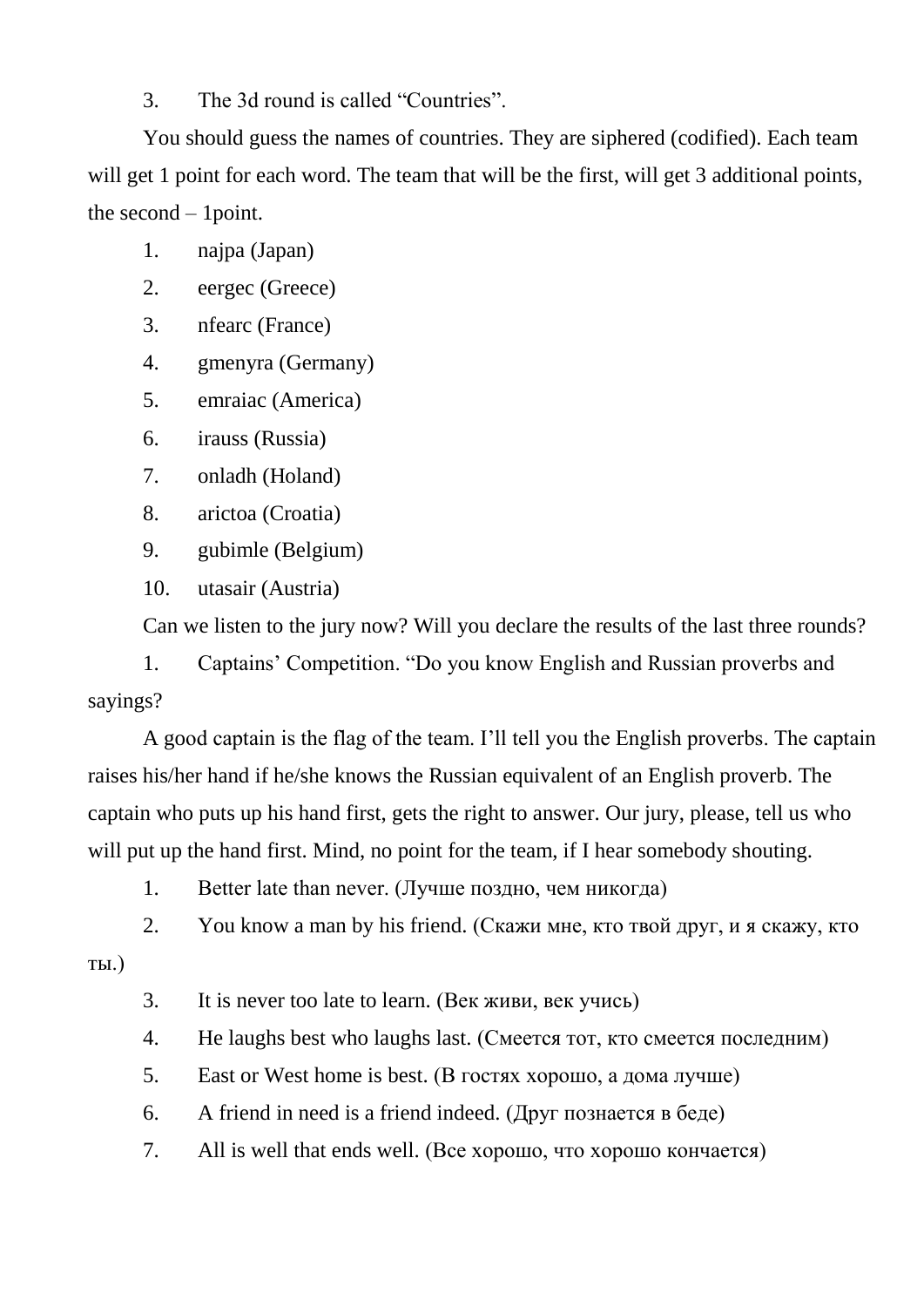8. Never put off till tomorrow what you can do today. (Никогда не откладывай на завтра то, что можешь сделать сегодня)

9. Well begun is half done. (Лиха беда – начало)

10. Every family has a black sheep. (В семье не без урода)

11. A man can die but once. (Двум смертям не бывать, а одной не миновать)

12. Make hay while the sun shines. (Куй железо, пока горячо)

13. When in Rome, do as the Romans do. (В чужой монастырь со своим уставом не ходят)

14. To be born with a silver spoon in one's mouth. (Родиться в рубашке)

15. Like father, like son. (Яблоко от яблони недалеко падает)

1. Let's pass over to the next round which is called "A Dark Horse" («Темная лошадка»).

This time you should read short stories and guess what it is or who this person is.

1. This is the oldest public building in America. It consists of 132 rooms. It has the most famous address in the United States – 1600 Pennsylvania Avenue. (It is the home of every President, except the first President). (The White House)

2. When the mistress of this building is at home, the royal Flag is flying. Every day at 11.30 a.m. they are changing the Guard. (The London home of the Queen). (Buckingham Palace)

3. Here there are the tombs of many British kings and queens, other famous people. It is London royal church. (Westminster Abbey)

4. On the column in the centre of London there is a statue of the great English seaman who defeated the French in 1805. This column with the statue of … is located in …Square. (Admiral Nelson, Trafalgar Square).

5. He was an English novelist, a short-story writer and a poet. He wrote a book of short stories about India. He is best known for his works for children, especially "The Jungle Book". He was awarded the Nobel Prize for literature in 1907. (Rudyard Kipling)

6. He lived in the USA, was a film director and actor, master of comedy, was born in 1820. He liked to wear a black hat. (Ch. Chaplin)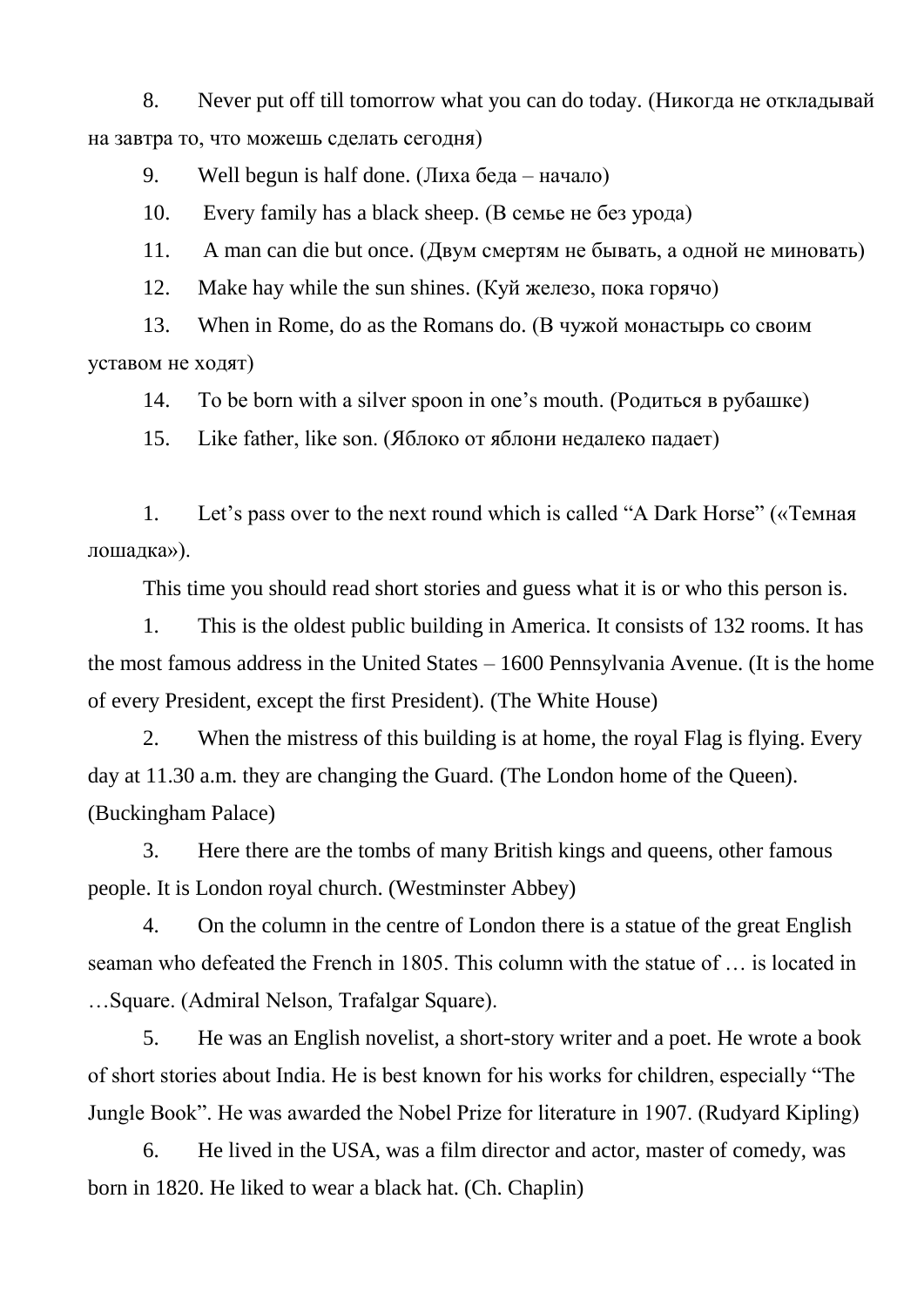Well, jury, it's time to declare the winners of today's game. Congratulations to all the members of … team. You were the best. And the other teams were also great. I'm sure next time you'll be luckier!

Thanks a lot to everyone for taking an active part in our lesson. You really demonstrated your perfect knowledge of the topic "English- speaking countries". I hope you've had a nice time together ant learnt something new. Thanks to all of you!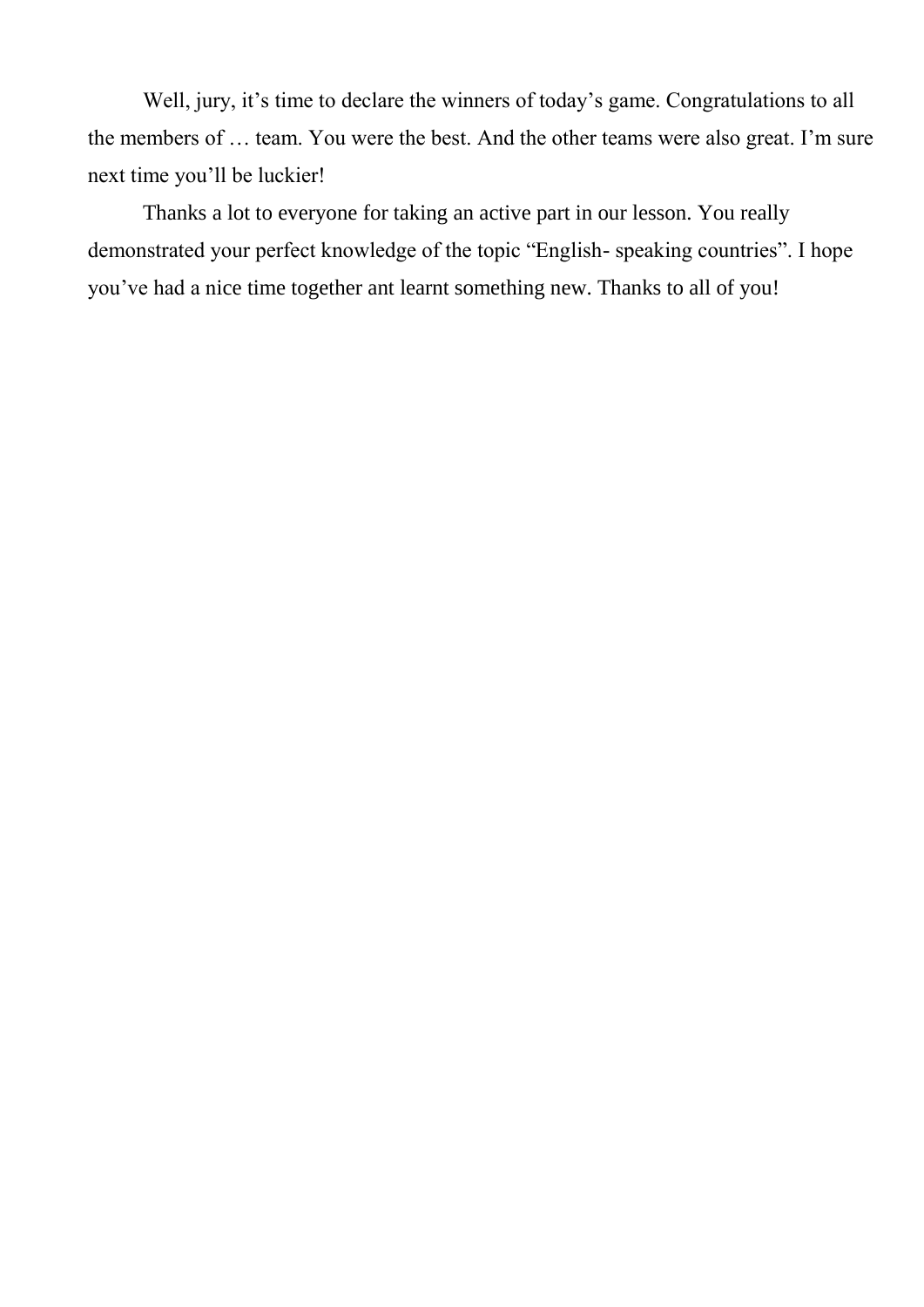Приложения

The results of the game "English-speaking countries"

Team 1 Team 2 Team 3 Team 4

1 round (1point for each right answer)

2 round (1point for each right answer)

3 round (1point for each right answer +

## additional )

4 round (1point for each right answer)

5 round (1point for each right answer)

## Total

The 3d round is called "Countries".

You should guess the names of countries. They are siphered (codified). Each team will get 1 point for each word. The team that will be the first, will get 3 additional points, the second – 1point.

- 1. najpa (Japan)
- 2. eergec (Greece)
- 3. nfearc (France)
- 4. gmenyra (Germany)
- 5. emraiac (America)
- 6. irauss (Russia)
- 7. onladh (Holand)
- 8. arictoa (Croatia)
- 9. gubimle (Belgium)
- 10.utasair (Austria)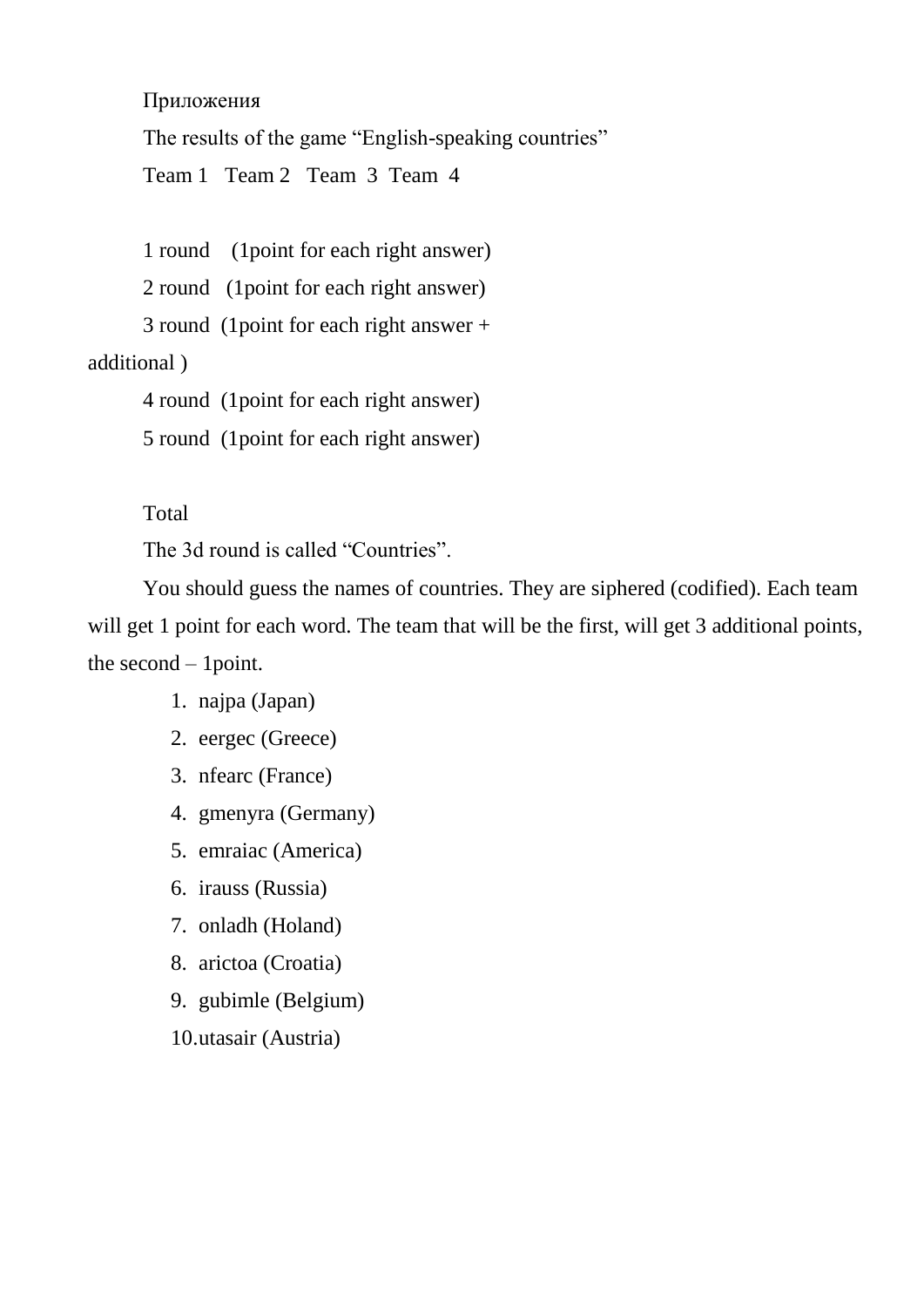Tongue Twisters

- 1. Peter Piper picked a peck of pickled peppers.
- 2. A peck of pickled peppers Peter Piper picked.
- 3. Fat Pat had a fat cat.
- 4. Pat's fat cat is in Pat's black hat.
- 5. Cob is Dob's dog, Tob is Mob's dog.
- 6. Sid sees, Sid sees, Sid sees
- 7. Six trees, six trees, six trees.
- 8. Robert Rowley rolled a round roll round.
- 9. A tutor who tooted the flute
- 10.Tried to tutor two tooters to toot.
- 11.I'll have a proper cup of coffee
- 12.In a proper coffee-pot.
- 13.She sells sea-shells on the seashore of the Seychelles.
- 14.If you, Sandy, have two candies,
- 15.Give one candy to Andy, Sandy.
- 16.If you, Andy, have two candies,
- 17.Give one candy to Sandy, Andy.

Countries:

- 1. najpa -
- 2. eergec -
- 3. nfearc -
- 4. gmenyra -
- 5. emraiac -
- 6. irauss -
- 7. onladh -
- 8. arictoa -
- 9. gubimle -
- 10. utasair -